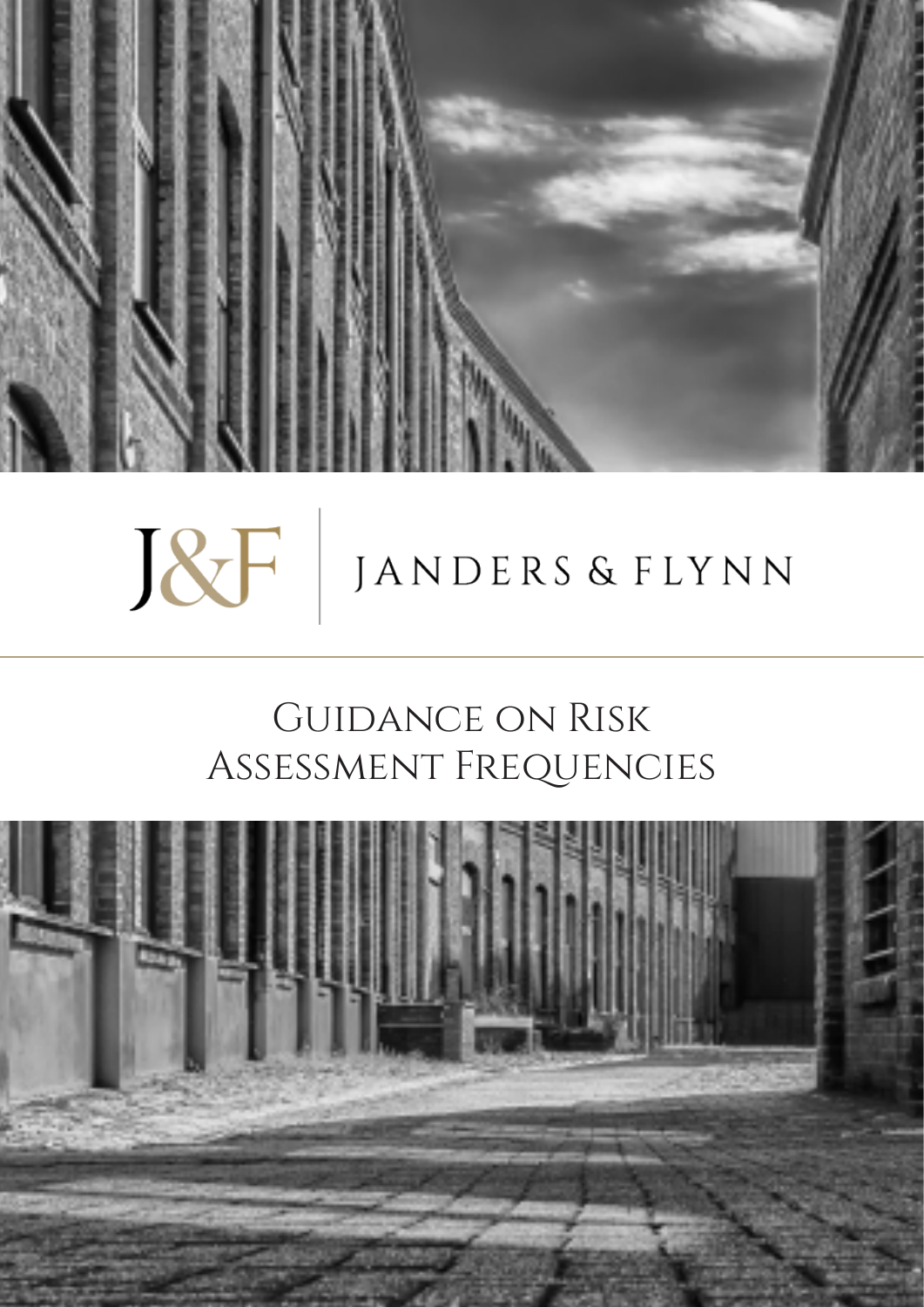#### **Introduction**

It is commonly known and laid down in regulations that any risk assessment should be reviewed following any relevant change in circumstances that may affect the validity of that assessment. For residential properties, this might include material changes to premises, and these are defined as changes in its use or occupation, environment or due to changes in relevant guidance or Law.

Additionally, periodic reviews are essential to identify any other changes and in particular any unsafe conditions that may have emerged between formal assessments. The frequency of these reviews is not set in stone but industry guidance on best practice (ARMA) says:

- **A new Fire Risk Assessment (FRA) every** four years with a review every two years for low-risk, modern, low-rise blocks.
- A new FRA every three years with an annual review for higher risk and taller blocks

However, any FRA or General Risk Assessment (GRA) report itself should specify the date of the next recommended review and should be based on the perceived risk at that time. The perceived risk should be based on a recognised methodology and where necessary aligned with the details of this policy below.

Typically, a low-risk building is likely to be three to four years and a high risk, one year. If any significant findings are considered 'Intolerable', the review period is likely to be less.

Our policy aims to strike a balance between generic industry guidance and the specific recommendations made by competent risk assessors. It also sets out to describe the different levels of review and competencies of those carrying them out.

### **Policy**

This policy makes no distinction between FRA or GRA or COMBINED assessments and an interim review is recommended irrespective of the property type or perceived risk at the time of previous

assessment. This is based on the principle that even if significant improvements appear to have been made since the last assessment, a property should not go longer than this period, without some form of recorded survey or audit. This may be in conjunction with or additional to any agreed visit frequency as part of the property management agreement.

Unlike Fire safety, there is no specific health and safety legislation that requires a GRA to be carried out. However, the same duty of care exists which includes assessing and managing all risks. Therefore, it is our policy that all buildings are assessed for all risks and that where possible, Combination (Fire and Health and Safety) assessments are carried out. Sometimes, it may be necessary to carry these out separately.

#### **Interim Review**

The annual, interim review is intended to identify any new risks that may have emerged and to note any progress with previously recommended improvements. During the course of any given year, you are likely to have maintenance work carried out to the property and this may change the risk status.

The Professional Services department will determine the format which may be carried out by the Property Manager or by the Health and Safety manager in accordance with the perceived nature, level of risk and required competency.

The competency required will be based on several factors but principally will include suitable, sufficient and relevant experience, training, knowledge, and skill.

Our in-house assessors will have qualifications such as NEBOSH or higher. They will be able to assess the risks noted on the external risk assessments and note any further risks that have manifested themselves. These may not have been identified by the property manager during their routine site visits as this does not form part of their scope of works.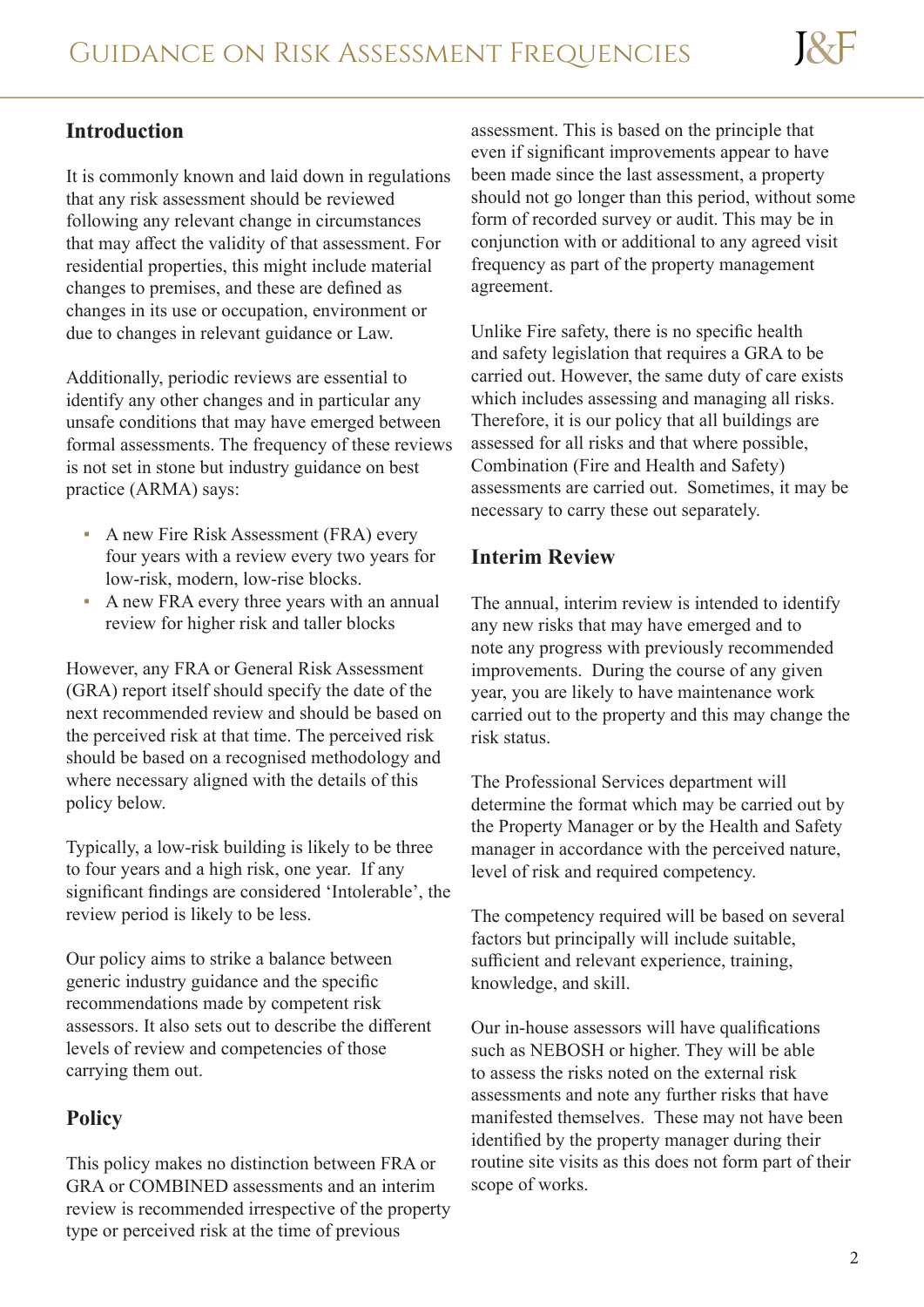Depending on the perceived risk, the assessment itself may be in the form of:

- a conventional tour of the premises to inspect various elements, or
- **a** 'desktop review' to discuss, examine relevant issues and to inspect information, records. This may also include an interactive video survey between site contact and assessor and or photographs as required.

A report will be produced with an overall risk rating which will require validation by the next full re-assessment by an independent assessor.

A Formal review or re-assessment will be carried out in lieu of an annual assessment if this becomes due. See frequency table below.

#### **Formal Review (Re-assessment)**

On or by the date of review specified in the previous formal assessment, a formal re-assessment will be carried out by an independent assessor.

This will produce an up-to-date report highlighting all significant findings and may include reference to any improvements made since the previous assessment.

It is accordingly noted that risk assessment reports must contain suitable methodology for determining risk and must declare the recommended review date.

Our Professional Services department will determine the level of assessment review required based on the perceived risk taking into consideration all factors such as existing and potentially new hazards/risk plus any risk reduction measures carried out. It is likely that all newly instructed premises will undergo an independent assessment as soon as possible or as indicated in a valid and current assessment report.

|                              | $Risk Level =$ | <b>Tolerable</b>    | <b>Moderate</b> | <b>Substantial</b> | <b>Intolerable</b> |
|------------------------------|----------------|---------------------|-----------------|--------------------|--------------------|
| Low rise<br>purpose built    | Review         | 12 and 24<br>months | 12 months       | none               | none               |
|                              | Assessment     | 36 months           | 24 months       | 12 months          | 12 months          |
| High rise *<br>purpose built | <b>Review</b>  | 12 months           | none            | none               | none               |
|                              | Assessment     | 24 months           | 12 months       | 12 months          | 12 months          |
| Low rise<br>converted        | <b>Review</b>  | 12 and 24<br>months | 12 months       | none               | none               |
|                              | Assessment     | 36 months           | 24 months       | 12 months          | 12 months          |
| High rise *                  | <b>Review</b>  | 12 months           | none            | none               | none               |
| converted/<br>multi-occupied | Assessment     | 24 months           | 12 months       | 12 months          | 12 months          |
| <b>Estate</b>                | Review         | 18 months           | 12 months       | none               | none               |
| (external<br>areas, etc)     | Assessment     | 36 months           | 24 months       | 12 months          | 12 months          |

#### **Guide to Assessment frequency**

\* High rise is 7 storey or more or 18M or more in height.